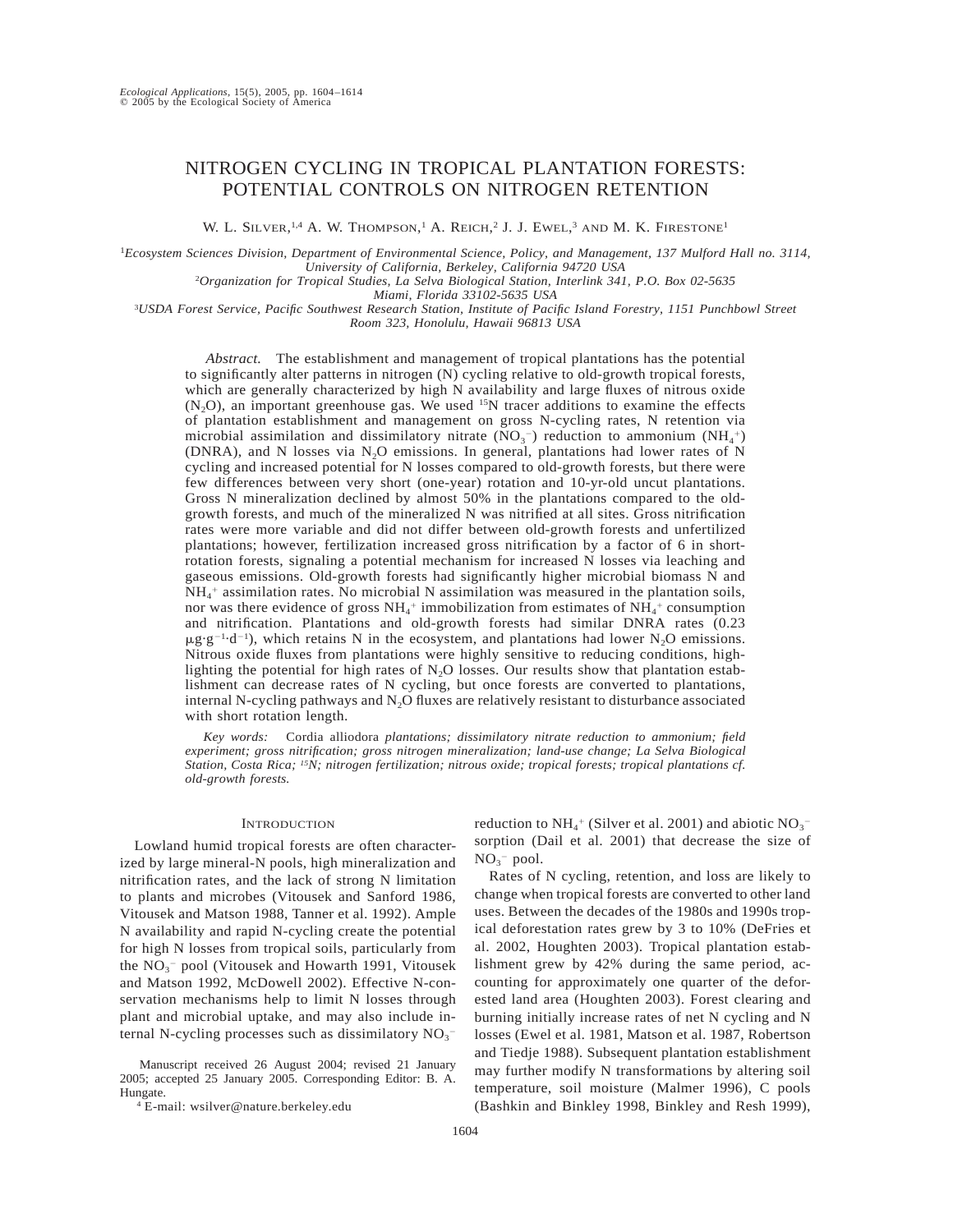

PLATE 1. Plantations of *Cordia alliodora* ages 1 (foreground), 3 (middle), and 11 years (background) at La Selva Biological Station, Costa Rica. This fast-growing Neotropical tree takes up large quantities of nitrogen, frequently accumulating concentrations  $>4\%$  in its foliage. Photo credit: J. J. Ewel.

organic-N inputs (Lugo 1992), and decomposition rates (Butterfield 1999). Management strategies such as fertilization and rotation length should be major determinants of the type and magnitude of change in N cycling. Fast-growing tropical trees are often harvested on short rotations, sometimes as frequently as every few years (Brown et al. 1997). Repeated short rotation lengths can lead to accelerated N and cation leaching (Bigelow et al. 2004) and depleted soil C stocks (Russell et al. 2004).

The effects of plantation establishment and management on N trace-gas emissions are not well established, but have important implications for both ecosystem N cycling and global atmospheric chemistry. Tropical forests are the largest natural source of nitrous oxide  $(N_2O)$ globally, an important greenhouse gas (Lashof and Ahuja 1990) and a catalyst for stratospheric ozone depletion (Cicerone 1987). Nitrous oxide production represents a permanent loss of N from the ecosystem and is controlled by soil redox conditions, nitrification and denitrification rates,  $NO<sub>3</sub><sup>-</sup>$  availability, and labile C pools (Tiedje et al. 1982). In humid environments, denitrification is thought to be the dominant source of N<sub>2</sub>O production (Davidson et al. 1986), with losses via nitrification playing a secondary, but potentially important, role. Denitrification is an anaerobic process while nitrification occurs only in the presence of oxygen. Humid tropical-forest soils commonly fluctuate between aerobic and anaerobic conditions (Silver et al. 1999) facilitating both the production and reduction of  $NO<sub>3</sub><sup>-</sup>$  in space and time.

Dissimilatory nitrate reduction to ammonium (DNRA) may compete with denitrification for available  $NO<sub>3</sub><sup>-</sup>$ . DNRA is an anaerobic microbial process that rapidly converts  $NO<sub>3</sub><sup>-</sup>$  to  $NH<sub>4</sub><sup>+</sup>$  without the incorporation of  $NO<sub>3</sub><sup>-</sup>$  into microbial tissues (Tiedje 1988). DNRA can increase rates of N retention in ecosystems by providing additional NH4 <sup>1</sup> for uptake and assimilation, and by decreasing the size of the  $NO<sub>3</sub><sup>-</sup>$  pool. The relative balance between  $NO_3^-$  reduction to  $NH_4$ <sup>+</sup> via DNRA and losses via  $N_2O$  emissions is likely to be sensitive to a variety of ecosystem properties, particularly soil redox status and soil C and  $NO<sub>3</sub><sup>-</sup>$  pools. Denitrification to  $N_2$  and  $N_2O$  provides more potential energy per electron donor, but DNRA is more favorable when considering energy available per unit of  $NO<sub>3</sub>$ <sup>-</sup> consumed, and has a greater capacity for accepting electrons (8 electrons) than does denitrification (5 electrons). Thus, the constraints on microbial energetics suggest that denitrification should be favored in the presence of a low  $C$ -to- $NO<sub>3</sub><sup>-</sup>$  ratio, while the inverse should be true for DNRA (Tiedje et al. 1982). Several factors can influence the ratio of C to  $NO<sub>3</sub><sup>-</sup>$  including soil chemical or physical properties, plant community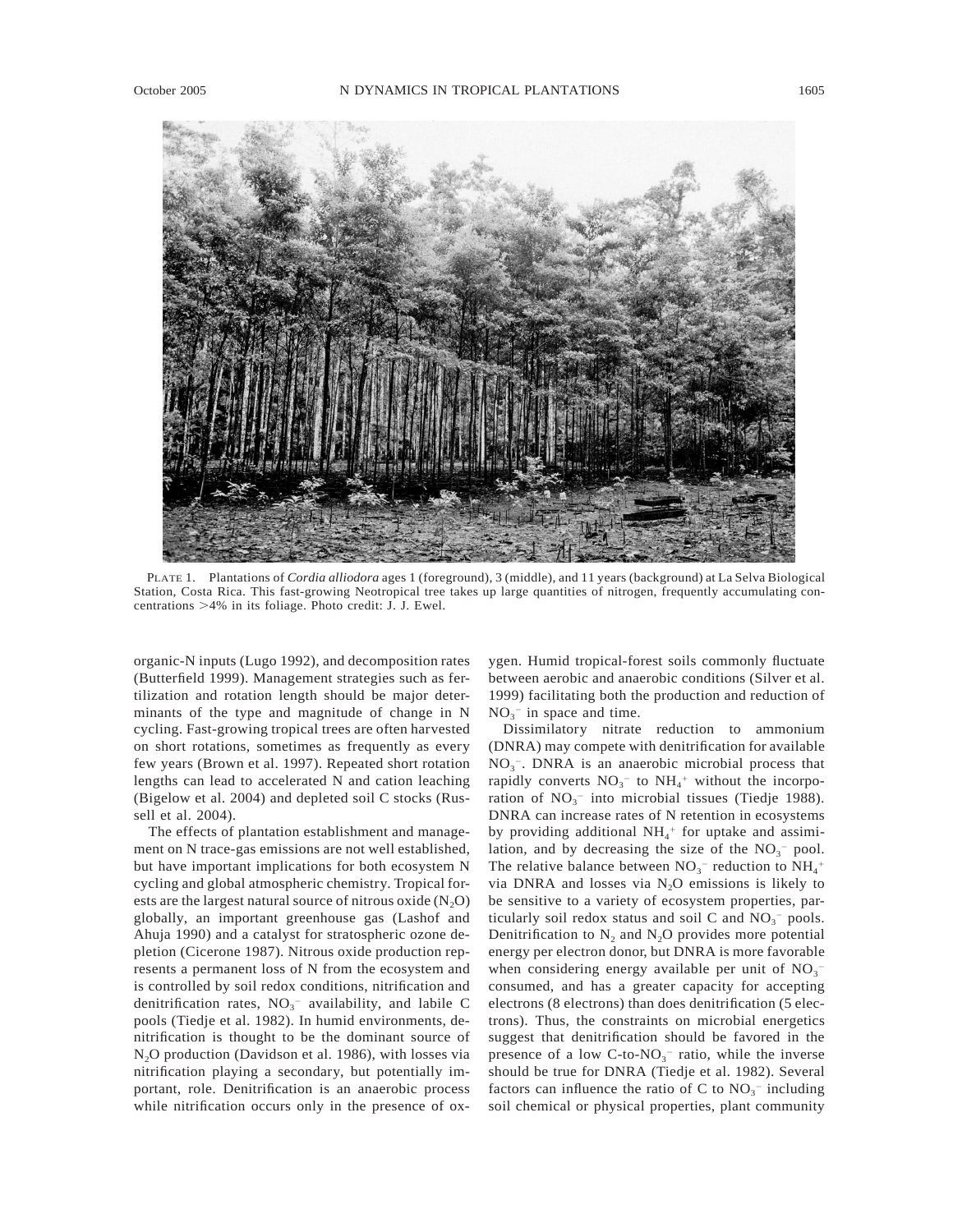| Site              | $NH_{4}-N$<br>$(\mu g/g)$ | $NO3-N$<br>$(\mu g/g)$     | Total carbon<br>$(\%)$       | Total nitrogen<br>$(\%)$   | Total<br>C:NO <sub>3</sub>   | Bulk density<br>$(g/cm^3)$   |
|-------------------|---------------------------|----------------------------|------------------------------|----------------------------|------------------------------|------------------------------|
| Plantations       |                           |                            |                              |                            |                              |                              |
| 1-yr-old          | 1.07(0.64)                | $1.55^{\mathrm{a}}$ (0.22) | $2.20a$ (0.19)               | $0.32^{\mathrm{a}}$ (0.01) | $1.44^{\mathrm{a}}$ $(0.10)$ | $0.81^{\mathrm{a}}$ (0.03)   |
| $1$ -yr-old + N   | 0.32(0.03)                | $1.69a$ (0.38)             | $2.24$ <sup>a</sup> $(0.40)$ | NA.                        | $1.49^{\circ}$ (0.41)        | $0.92$ <sup>a</sup> $(0.03)$ |
| $10$ -yr-old      | 0.93(0.33)                | $0.79b$ (0.02)             | $2.32a$ (0.12)               | $0.32^{\mathrm{a}}$ (0.01) | $2.94b$ (0.14)               | $0.87$ <sup>a</sup> $(0.03)$ |
| Old-growth forest |                           |                            |                              |                            |                              |                              |
| Alluvial soils    | 0.90(0.48)                | $2.19a$ (0.30)             | $4.81b$ (0.37)               | $0.53b$ (0.06)             | $2.35ab$ (0.56)              | $0.58b$ (0.03)               |
| Residual soils    | 0.44(0.14)                | $1.68a$ (0.29)             | $6.40b$ (0.47)               | $0.52b$ (0.03)             | $3.24b$ (0.28)               | $0.55^{\mathrm{b}}$ (0.05)   |

TABLE 1. Soil mineral N pools, total soil N and C, the total  $C$ -to-NO<sub>3</sub><sup>-</sup> ratio, and soil bulk density in plantations and forests at La Selva Biological Station, Costa Rica.

*Notes:* Total C and N data for plantations are from J. J. Ewel et al., *unpublished data*; total C and N data for old-growth forests are from D. B. Clark (*personal communication*). Sample size is three plots per forest or plantation type. Data are means with  $SE$  in parentheses;  $NA = not available$ . Means with the same lowercase letter are not significantly different within variables and across sites at  $P < 0.05$ .

composition, and land-use history. In the tropics, forest conversion is likely to initially increase  $NO<sub>3</sub><sup>-</sup>$  concentrations (Silver and Vogt 1993) and then decrease the size of the soil  $NO<sub>3</sub><sup>-</sup>$  pool as a result of increased leaching, trace-gas losses, and uptake by recovering plants (Keller et al. 1993, Silver and Vogt 1993, Bigelow et al. 2004). Tropical land-use change can either increase or decrease soil C pools depending upon the type, duration, and intensity of land use (Silver et al. 2000).

In this study we used young plantations and oldgrowth tropical forests to determine the effects of plantation establishment and management (rotation length, N fertilization) on patterns in gross N cycling, microbial N assimilation, DNRA rates, and nitrous oxide fluxes. We also conducted a laboratory experiment using plantation soils to explore the effects of redox conditions on N fluxes. Redox conditions of humid tropical soils have rarely been explicitly considered in estimating rate processes, but are likely to significantly impact redox-sensitive rate processes such as nitrification, DNRA, and denitrification.

# METHODS

### *Site description*

The field research was conducted at the La Selva Biological Station (10°26' N, 83°59' W, elevation 40 m), Costa Rica (see Plate 1). Mean annual temperature is 25.8 $\degree$ C and mean annual precipitation is  $\sim$ 4000 mm, with weak seasonality throughout the year (Sanford et al. 1994). We used experimental plantations and unmanipulated old-growth forest for our experiments. The plantations were part of an ongoing study to examine the effects of life-form diversity and rotation frequency on soil fertility, plant–pest interactions, and productivity (Haggar and Ewel 1994). Sites included 10-yr-old *Cordia alliodora* R. & P. Cham. (Boraginaceae) plantations and fertilized and unfertilized 1-yrold *C. alliodora* plantations. The 1-yr-old plantations had been cleared annually and replanted each year for 10 years (see Plate 1). Fertilized 1-yr-old plantations received a liquid formulation of urea plus  $NO<sub>3</sub><sup>-</sup> (31%)$ N volume: volume) at a rate of 320 kg $\cdot$ ha<sup>-1</sup>·yr<sup>-1</sup> every two weeks; the fertilizer was applied uniformly across the soil surface, and an equal volume of water was sprayed concomitantly on control plots. The plantations were located on alluvial terraces 41 m above sea level and surface soils are well-drained sandy loams (Andisols) (Hiremath and Ewel 2001). The old-growth forest sites were part of a landscape-scale study designed to quantify C storage and fluxes in tropical forest and were located on alluvial terraces and volcanically derived upland residual soils (Clark and Clark 2000). Forest sites on alluvial soils were similar in soil texture, topography, and drainage to the plantation sites. Although the alluvial soils have not been aged, they may have been older than the plantation terraces and were younger than the residual soils (Veldkamp et al. 2003). We included the sites on the residual soils to compare N cycling between two common tropical-forest soil types and to expand the range of  $C$ -to- $NO<sub>3</sub>^-$  ratios sampled. The residual soils (Ultisols) have high clay content and are well drained due to good aggregation. There was significantly more soil C and N in the oldgrowth forest, and significantly lower bulk density of the surface soil (0-10 cm depth) than in the plantations (Table 1).

#### *Field experiment*

A field experiment was conducted using 15N tracers to examine patterns in gross N cycling, microbial N assimilation, DNRA (dissimilatory nitrate reduction to ammonium), and nitrous oxide fluxes. The field study was conducted at the height of the rainy season (late June) when soils experience periods of saturation. We used three replicate plots of each treatment in the plantations, and three plots each on alluvial and residual soils in the old-growth forest. In the plantations and old-growth forest on alluvial soils we installed 28 uncapped, 6-cm-diameter  $\times$  12-cm-long PVC cores into the top 10 cm of soil in each plot, yielding a sample size of four cores per 15N label per time period per plot, plus a set of four natural-abundance samples per plot. In the old-growth forest on residual soils, we used 42 cores per plot, giving a sample size of six cores per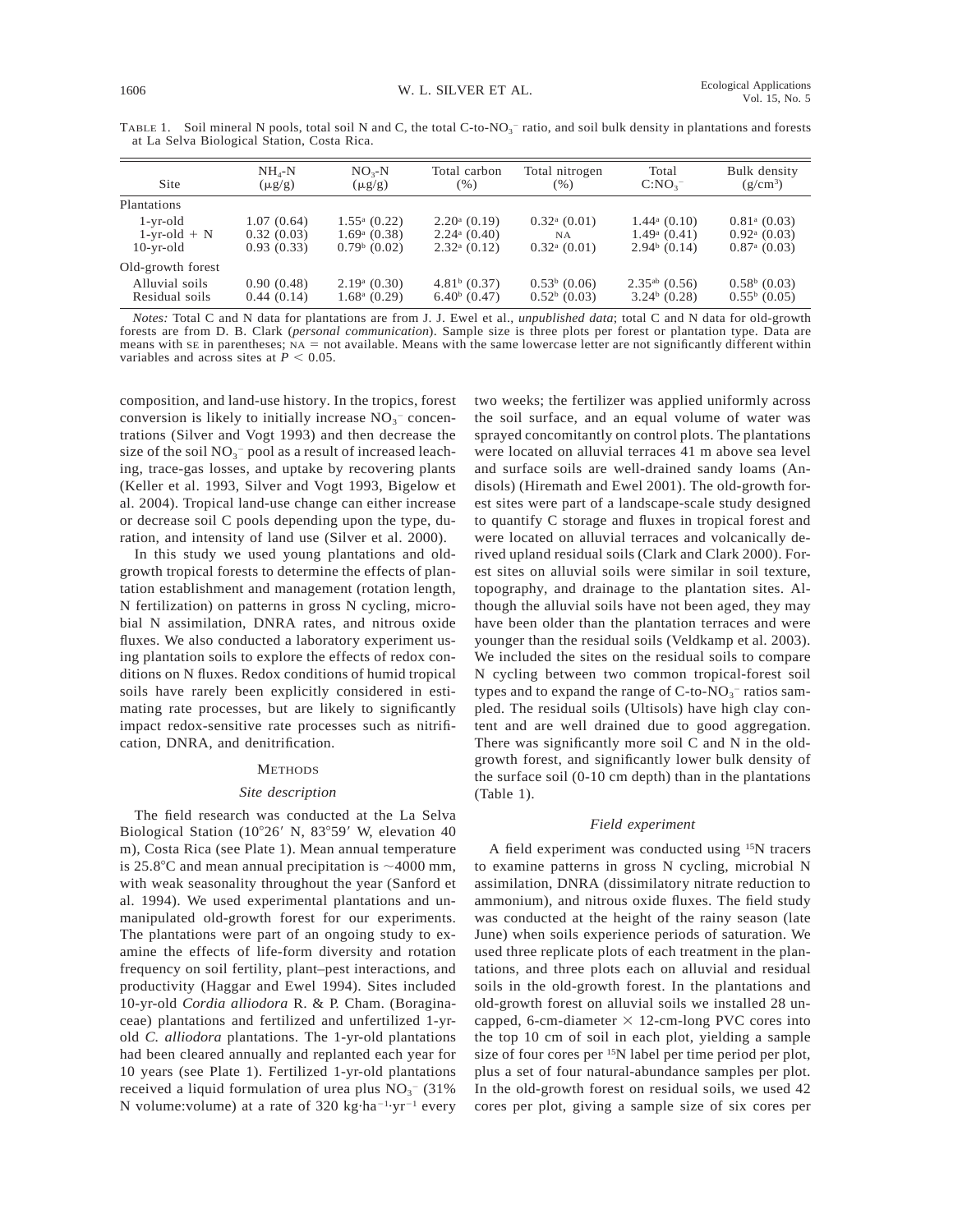label and time point per plot, plus six natural-abundance cores per plot. Cores were randomly selected for natural-abundance measurements and removed from the field for extraction. Additional randomly selected cores were injected with 15N label and incubated in situ prior to being sampled at  $\sim$ 30 min (approximating an initial period), at 3 h, and at 24 h after label addition. We focus our results on the 3-h incubation because N cycling and associated label transformations were rapid, indicating significant potential for label recycling by 24 h. Label addition can impact rates of N cycling by increasing soil moisture. In this study there was no significant pattern in soil moisture between naturalabundance cores and those with label added. We use the 24-h data as conservative estimates of microbial N pools, rates of microbial N assimilation, and the mean residence time of the  $NH_4$ <sup>+</sup> pool.

The concentrations of label solution were determined following measurement of background concentrations of  $NH_4$ <sup>+</sup> and  $NO_3$ <sup>-</sup> in the soils with the goal of establishing a target enrichment of 15 atom % in all sites. We injected all labeled cores with six 1-mL aliquots of solution distributed throughout the core volume. The plantation soils were injected with either  $0.21 \mu g$ <sup>15</sup>N- $NH_4^+$ /g or 0.60  $\mu$ g <sup>15</sup>N- NO<sub>3</sub><sup>-</sup>/g. The old-growth forest sites received 1.36  $\mu$ g <sup>15</sup>N- NH<sub>4</sub><sup>+/</sup>g or 1.15  $\mu$ g <sup>15</sup>N- $NO<sub>3</sub><sup>-</sup>/g$ . All label solutions were 99 atom % <sup>15</sup>N. Gas fluxes were measured for the 1-h period before cores were removed from the field at 3 h. For gas sampling we collected 30 mL of headspace gas from 450-mL PVC chambers four times over 1 h from half the labeled cores from each plot (sample size,  $n = 6$  samples per label per sampling period for all alluvial soils;  $n = 9$ samples for residual soils). Following gas sampling, cores were harvested, extruded into plastic bags, well mixed, transported to La Selva's laboratory, and immediately extracted. A 30-g oven-dry equivalent (ODE) sample was then measured into 150 mL of 2 mol/L KCl. For microbial biomass N and 15N determinations, we divided additional subsamples into two aliquots: one was extracted immediately in 0.5 mol/L  $K_2SO_4$  and the other was fumigated with ethanol-free chloroform for four days before extraction. Additional subsamples were used to determine soil moisture after drying soils at  $105^{\circ}$ C to a constant mass. Extracts were shipped frozen to the University of California, Berkeley, California USA (UC Berkeley), for analysis.

# *Laboratory experiment*

We conducted the laboratory experiment in the drier season (February) to determine the potential effects of redox conditions on N cycling. Four composite soils bags were collected per plot from each of three plots of 10-yr-old *Cordia alliodora* monocultures and 10-yrold polyculture plantations planted with *C. alliodora* and two monocots, *Heliconia imbricata* A (Kunze) Baker and *Euterpe oleracea*. Mart, yielding a total of 24 replicates (12 replicates per cover type). Each soil

bag was a composite of multiple samples (approximately 320 g ODE soil each) collected from randomly selected locations from the 0–10 cm depth using a 2.5 cm-diameter corer. Soils were delivered to UC Berkeley within 48 h of collection. Soil bags were split upon arrival into a set held under ambient conditions and a set that was held in an  $N_2$  atmosphere for 12 h (overnight) to impose short-term anaerobic conditions. Half of each group of samples (ambient and  $N_2$  incubations) received  $(^{15}NH_4)_2SO_4$  at a soil concentration of 0.31  $\mu$ g/g (final soil enrichment of 15.6 atom % <sup>15</sup>NH<sub>4</sub><sup>+</sup>), and the other half received  $15KNO<sub>3</sub>$  added at a soil concentration of 0.42  $\mu$ g/g (final soil enrichment of 15.4 atom %  $15NO_3$ <sup>-</sup>). We incubated 30 g ODE samples from each set of labeled soils in 450-mL jars under ambient conditions and under an  $N_2$  headspace for 15 min and 3 h, all at  $25^{\circ}$ C. Two 30-mL gas samples were taken from each jar at the end of the incubation for  $N_2O$  and <sup>15</sup>N<sub>2</sub>O analyses. The soils receiving a <sup>15</sup>NO<sub>3</sub><sup>-1</sup> label were split into three aliquots after gas sampling. One was extracted with 150-mL of 2 mol/L KCl for determination of mineral N and <sup>15</sup>N pools. Another was extracted immediately with 80 mL of 0.5 mol/L  $K_2SO_4$ . The third was fumigated with ethanol-free chloroform for five days and then extracted with 80 mL of 0.5 mol/ L  $K_2SO_4$ . The latter two were used for microbial biomass N and <sup>15</sup>N analyses.

### *Analytical and statistical procedures*

We determined  $NH_4$ <sup>+</sup> and  $NO_3^-$  +  $NO_2^-$  concentrations colorimetrically (Lachat Quik Chem flow injection analyzer; Lachat Zellweger Instruments, Milwaukee, Wisconsin, USA). Extracts were prepared for isotope analysis by diffusion (Herman et al. 1995), and N-isotope ratios were measured using an automated nitrogen–carbon analyzer coupled to an isotope-ratio mass spectrometer (ANCA-IRMS; PDZ Europa Limited, Crewe, UK). We determined  $N_2O$  concentrations by gas chromatography using an electron capture - <sup>63</sup>Ni detector (GC 8610c; SRI Instruments, Torrance, California, USA), and determined N-gas isotope ratios using a trace-gas module coupled to the IRMS. Total N in  $K_2SO_4$  extracts was measured by Kjeldahl digestion and colorimetry. Isotope ratios were measured by diffusion and ANCA-IRMS. Microbial N was calculated as the difference in extractable Kjeldahl N between the fumigated and unfumigated soils with no correction for efficiency.

We calculated rates of DNRA, using the  $15NO_3$ -labeled samples, as the difference in the  ${}^{15}NH_4{}^+$  atom % over the incubation interval (3 h), multiplied by the mean NH4 <sup>1</sup> pool size during the interval, and corrected for changes in the isotopic composition of the  $15NO_3^$ source pool over the incubation interval (Silver et al. 2001). We also corrected for any  $NH_4$ <sup>+</sup> transported out of the NH<sub>4</sub><sup>+</sup> pool (i.e., mean residence time [MRT] of  $NH<sub>4</sub>$ <sup>+</sup>) over the interval. For the field experiment we estimated the MRT of the  $15NH_4$ <sup>+</sup> pool by dividing the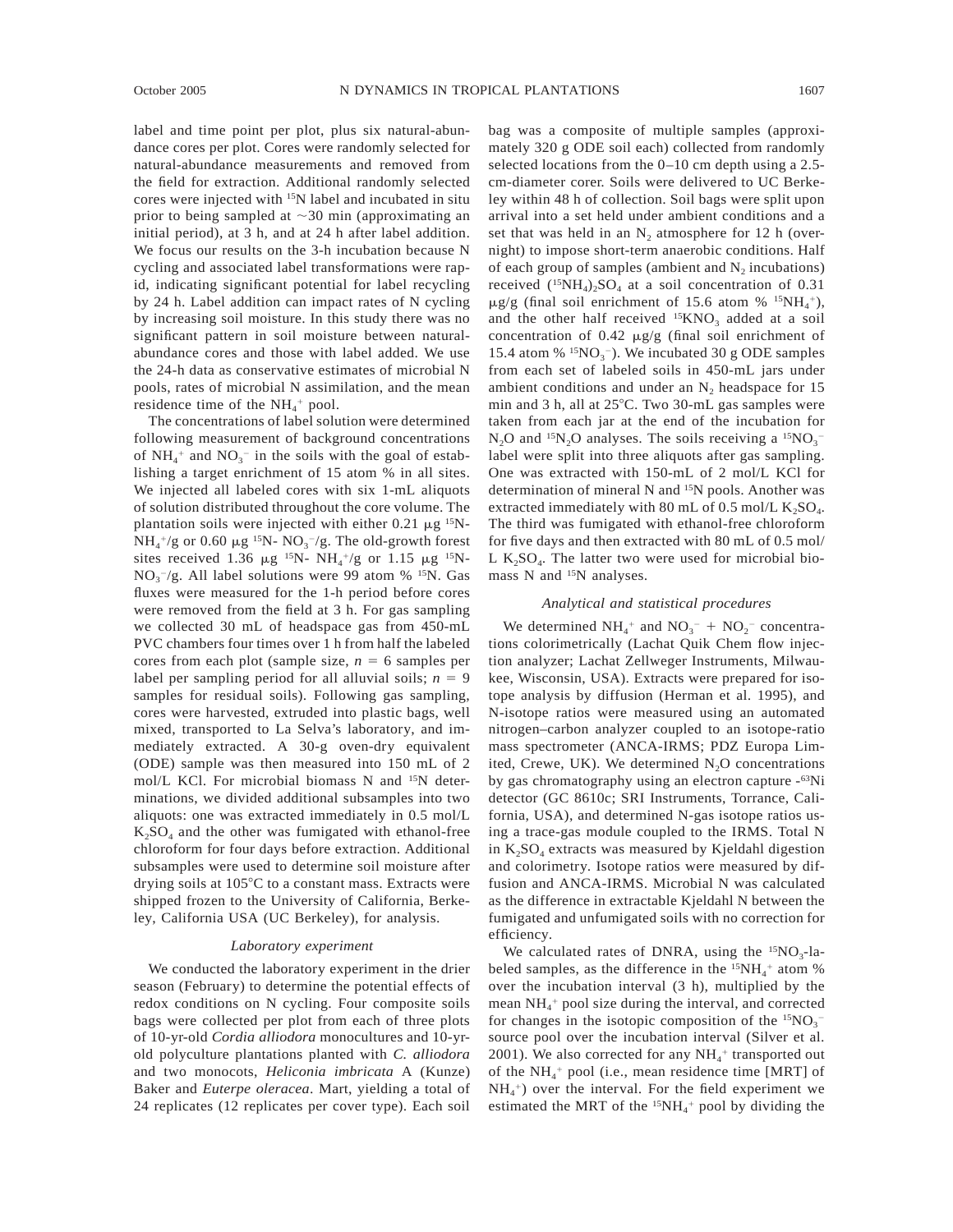initial  $NH_4$ <sup>+</sup> pool (in micrograms per gram) by the rate of gross consumption, estimated from the 24-h assay of the  $^{15}NH_4$ <sup>+</sup>-labeled incubations. The MRT value from the 0-24 h interval was chosen because it reduced the short-term impact of soil disturbance, and as it was the longest MRT value measured, its use in the DNRA calculation provided the most conservative estimates of DNRA. For the laboratory experiment we used in-

dividual MRT values generated from each treatment. Gross mineralization, nitrification, and  $NH_4^+$  and  $NO<sub>3</sub><sup>-</sup>$  consumption were calculated according to Kirkham and Bartholomew (1954) and Hart et al. (1994). We determined the rates of  $15N<sub>2</sub>O$  fluxes after correction for changes in the  $15NO_3^-$  source pool over time (similar to the DNRA calculation) and report the data in the standard units (ng·cm<sup>-2</sup>·h<sup>-1</sup>) and as  $\mu$ g·g<sup>-1</sup>·d<sup>-1</sup> for comparison with other N fluxes. Soil moisture was determined gravimetrically after drying subsamples at  $105^{\circ}$ C to a constant mass. Natural-abundance  $15N$  was measured as above after extracting 30 g ODE soils with 150 mL of 2 mol/L KCl.

Statistical analyses were performed using SYSTAT (Wilkinson 1990). We used one-way analysis of variance (ANOVA) to determine if treatments differed in pool sizes or rates. All analyses were conducted using plot mean values calculated from the multiple cores in each plot. There were three replicate plots per treatment, and five treatments (unfertilized 1-yr-old plantations, fertilized 1-yr-old plantations, 10-yr-old plantations, old-growth forest on alluvial soil, and oldgrowth forest on residual soil) yielding a total sample size of 15 plots. We compared mineral-N pools, gross N transformations,  $N_2O$  fluxes, DNRA, and microbial biomass N pools among all five treatments. Soil microbial-biomass N values were pooled across labels for analyses (sample size,  $n = 15$  plots); we analyzed microbial biomass <sup>15</sup>N separately for  $15NO_3^-$  and  $15NH_4^+$ labels. We also tested the hypothesis that N pools and transformations differed fundamentally by cover type, comparing plantations  $(n = 9$  plots) with old-growth forest  $(n = 6$  plots), omitting plantation treatment and soil type. For the laboratory experiment, we had 12 replicates per cover type and two cover types (monoculture and polyculture). Data were log-transformed when necessary to meet assumptions for ANOVA. Significant differences were determined as  $P < 0.05$  unless otherwise noted.

# RESULTS

# *Nitrogen pools and internal fluxes*

The background  $NH_4$ <sup>+</sup> pool averaged  $0.73 \pm 0.17$  $\mu$ g/g (mean  $\pm$  sE) and did not differ significantly among treatments (Table 1). Soil  $NO<sub>3</sub><sup>-</sup>$  averaged 1.58  $\pm$  0.16  $\mu$ g/g; there was significantly less soil NO<sub>3</sub><sup>-</sup> in the 10-yr-old plantations than in the 1-year-old plantations or the old-growth forests. The ratio of soil C (in percentage) to  $NO<sub>3</sub><sup>-</sup>$  (in micrograms per gram)



FIG. 1. (a) Gross N mineralization and (b) nitrification rates in plantations and old-growth forests in Costa Rica. Sites were either 1-yr-old (N fertilized or unfertilized) or 10-yr-old plantations, or old-growth forests on alluvial or residual soils. Rates were determined following 3 h of incubation. Data are means and standard errors. There were three replicate plots per treatment. In panel (a), bars with the same lowercase letter are not significantly different among treatments at  $P < 0.09$ ; there are no significant differences among treatments in panel (b).

ranged from  $1.44 \pm 0.10$  in the unfertilized young plantation to 3.24  $\pm$  0.28 in the old-growth forest on residual soils, and was significantly lower in the young plantations than in the older plantations and old-growth forests (Table 1). Background soil  $NO<sub>3</sub><sup>-</sup>$  pools were positively correlated with soil C ( $r^2 = 0.60$ ,  $P < 0.01$ ).

There were large and statistically significant differences in gross N mineralization rates among sites (Fig. 1, Table 2). Gross mineralization rates were signifi-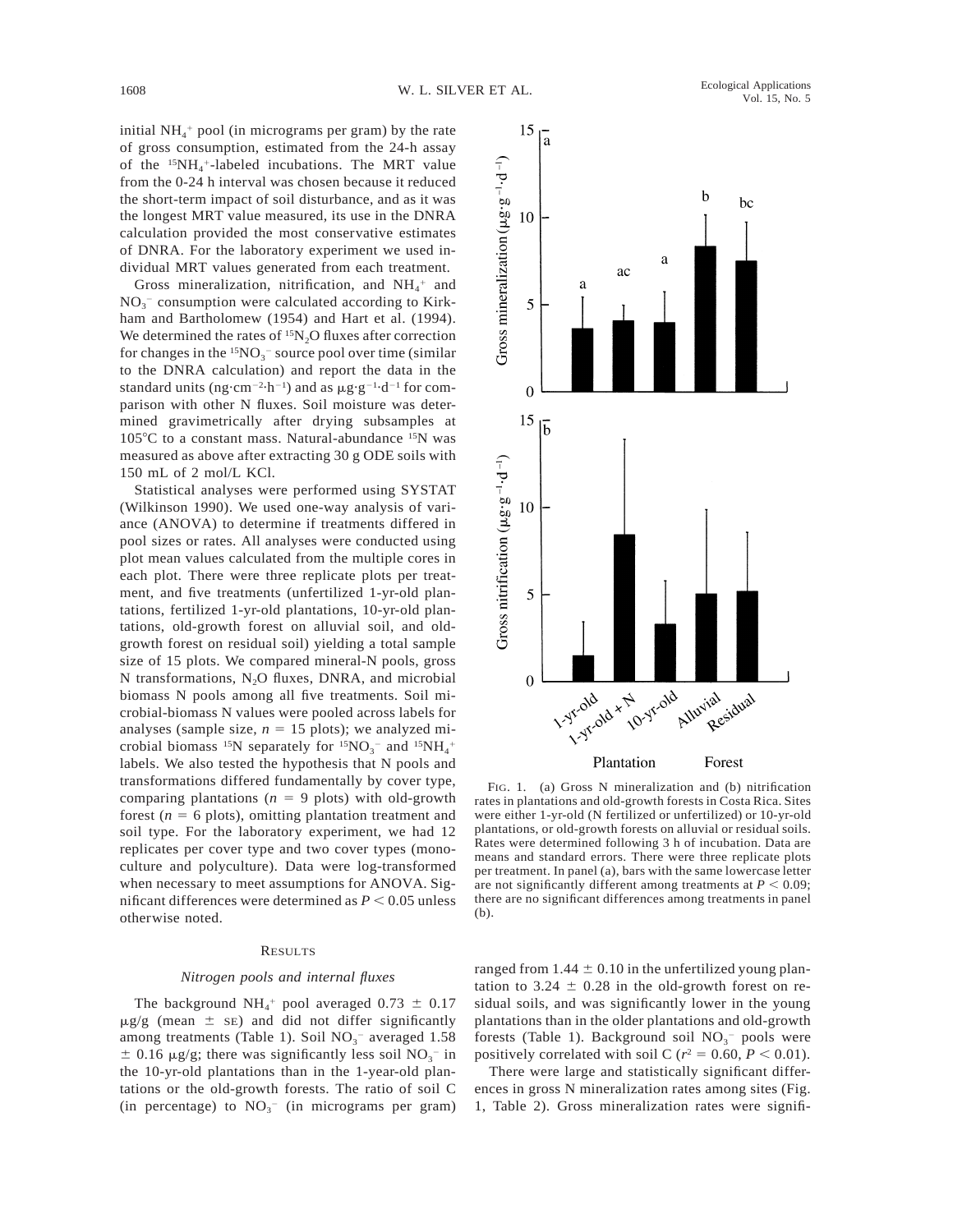TABLE 2. Rates of gross N cycling, dissimilatory nitrate reduction to ammonium (DNRA), and the ratio of DNRA to gross N-cycling rates in fertilized and unfertilized plantations and old-growth forests at La Selva Biological Station, Costa Rica.

|                                                                                             | Plantations       |           | Forests            |           |
|---------------------------------------------------------------------------------------------|-------------------|-----------|--------------------|-----------|
| Measurement                                                                                 | Mean              | <b>SE</b> | Mean               | <b>SE</b> |
| Gross N mineralization ( $\mu$ g·g <sup>-1</sup> ·d <sup>-1</sup> )                         | 3.88 <sup>a</sup> | 0.60      | 7.94 <sup>b</sup>  | 0.99      |
| Gross NH <sub>4</sub> <sup>+</sup> consumption ( $\mu$ g·g <sup>-1</sup> ·d <sup>-1</sup> ) | 3.24 <sup>a</sup> | 0.69      | 11.45 <sup>b</sup> | 2.87      |
| Gross nitrification ( $\mu$ g·g <sup>-1</sup> ·d <sup>-1</sup> )                            | 4.40              | 1.73      | 5.09               | 2.02      |
| Gross $NO_3^-$ consumption ( $\mu$ g·g <sup>-1</sup> ·d <sup>-1</sup> )                     | 2.27              | 0.85      | 5.22               | 2.61      |
| DNRA $(\mu g \cdot g^{-1} \cdot d^{-1})$                                                    | 0.23              | 0.12      | 0.24               | 0.08      |
| $DNRA$ : gross mineralization $(\%)$                                                        | 5.34              | 2.24      | 3.43               | 1.27      |
| $DNRA$ : gross nitrification $(\%)$                                                         | 9.88              | 8.32      | 2.82               | 0.75      |

*Notes:* Sample size: for plantations,  $n = 9$  plots; for forests,  $n = 6$  plots. Means with the same lowercase letter are not significantly different between cover types at  $P < 0.05$ .

cantly higher in the old-growth forests than in the plantations. Fertilized 1-yr-old plantations tended to have higher gross N mineralization rates than did controls (Fig. 1), but the differences were not significant at the 95% level, and were not as large as differences between plantations and old-growth forests. Gross mineralization rates did not differ between 1-yr-old and 10-yrold plantations, but 10-yr-old plantations had significantly lower rates of gross N mineralization than the old-growth forest on the same soil type. There was no effect of soil type on gross N mineralization in the oldgrowth forests. Gross mineralization rates were similar to rates of gross  $NH_4$ <sup>+</sup> consumption (Table 2), and the two were significantly positively correlated  $(r^2 = 0.60,$  $P < 0.01$ ). Gross nitrification rates averaged 63–64%



FIG. 2. Microbial-biomass N in plantations and oldgrowth forests in Costa Rica. Data are means and standard errors. There were three replicate plots per treatment; there were no statistically significant differences between labels so data were pooled. See Fig. 1 legend for site information. Bars with different lowercase letters are significantly different among treatments at  $P < 0.01$ .

of gross mineralization in the absence of fertilization. In the fertilized plots gross nitrification rates were similar to gross mineralization. Fertilization led to a fivefold increase in rates of gross nitrification in 1-yr-old plantations relative to controls  $(P = 0.1)$  (Fig. 1b). Gross nitrification rates were more variable than gross mineralization rates, and there were no significant differences among unfertilized plantations or old-growth forests. Gross nitrification rates averaged  $4.7 \pm 1.3$  $\mu$ g·g<sup>-1</sup>·d<sup>-1</sup>, and the mean gross NO<sub>3</sub><sup>-</sup> consumption rate was  $3.4 \pm 1.2 \mu g \cdot g^{-1} \cdot d^{-1}$ . Total gross N consumption (gross  $NH_4$ <sup>+</sup> consumption plus gross  $NO_3$ <sup>-</sup> consumption) was significantly and positively correlated with gross N mineralization ( $r^2 = 0.52$ ,  $P < 0.01$ ).

Microbial-biomass N varied greatly among treatments (Fig. 2). Values were lowest in the fertilized 1 yr-old plantations (27  $\pm$  0.8 µg/g [mean  $\pm$  sE]) and highest in the old-growth forests on alluvial soils (219  $\pm$  15 µg/g). On average, microbial biomass was 5 times greater in the old-growth forests than in plantations. Microbial biomass N was significantly and positively correlated with gross mineralization rates ( $r^2 = 0.47$ ,  $P < 0.01$ ). The microbial-biomass <sup>15</sup>N was slightly enriched (0.402  $\pm$  0.017 atom %; *P* = 0.09) relative to mineral-N natural-abundance values  $(0.365 \pm 0.001)$ atom %) in the old-growth forests, amounting to an uptake of approximately 5% of the added label. It is important to note that we did not correct the microbialbiomass estimates for the efficiency of extraction. If we use a standard conversion value of  $K_n$  (the proportion of N mineralized during the procedure)  $= 0.54$ (Horwath and Paul 1994) the amount of  ${}^{15}NH_4{}^+$  uptake by the microbial biomass was  $\sim 0.11 \mu g \cdot g^{-1} \cdot d^{-1}$  or 8% of the added label. Following  ${}^{15}NO_3^-$  addition there was no significant enrichment in microbial biomass 15N compared to natural-abundance values, indicating little or no microbial assimilation of the  ${}^{15}NO_3^-$  label.

Dissimilatory  $NO_3^-$  reduction to  $NH_4$ <sup>+</sup> occurred in all plantation and old-growth forest soils (Table 2). Rates of DNRA averaged  $0.23 \pm 0.08 \mu g \cdot g^{-1} \cdot d^{-1}$  and did not differ among treatments. DNRA accounted for only a small proportion of gross mineralization (5  $\pm$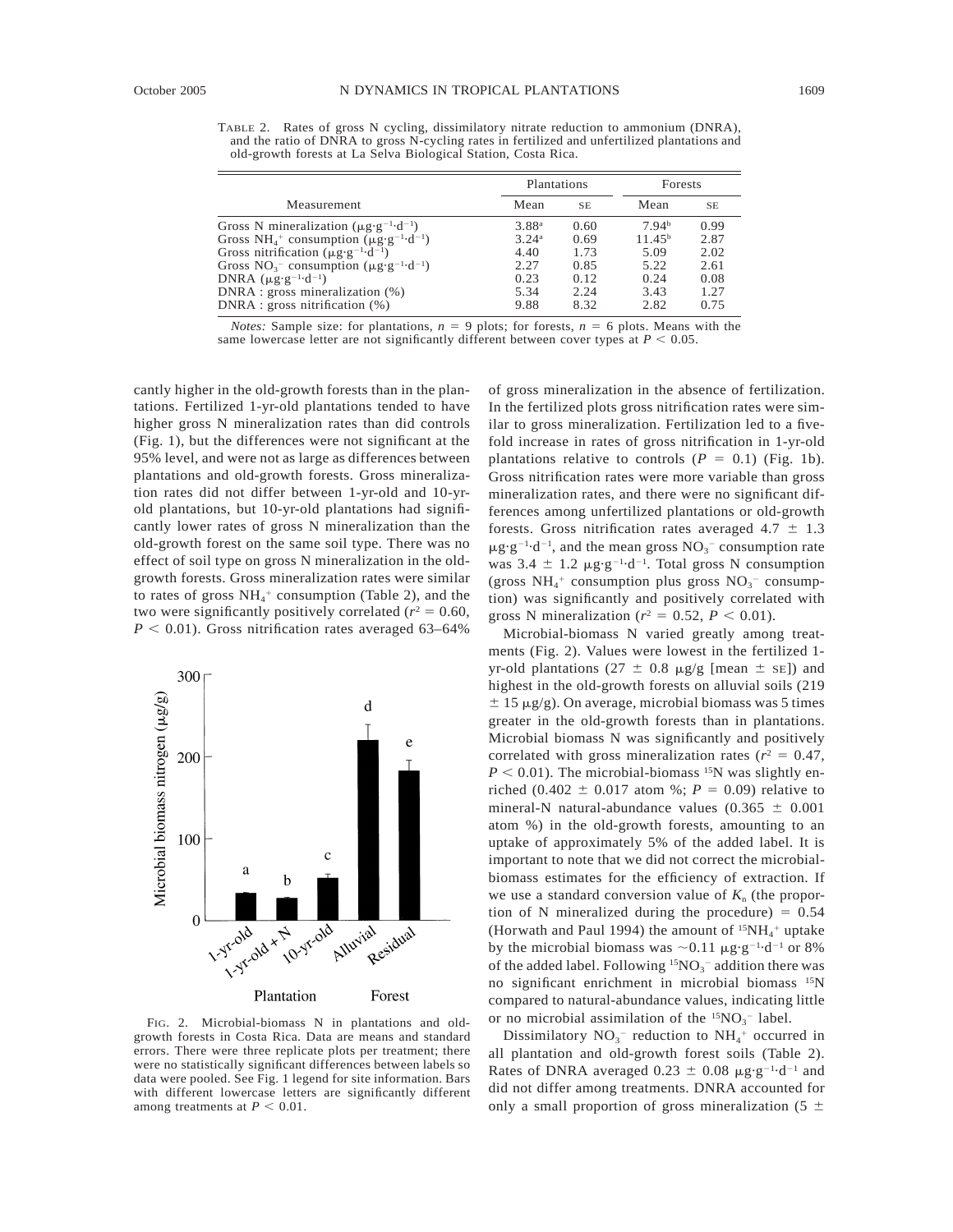

FIG. 3. The C-to- $NO_3^-$  ratio plotted against DNRA rates (dissimilatory nitrate reduction to ammonium, in micrograms per gram per day) for plantations and old-growth forests in Costa Rica. One data point from the fertilized young plantation (circle with dashed line) was excluded as an outlier from the analyses. There were three replicate plots per treatment.

1%) and nitrification (7  $\pm$  5%). Across all plantation and old-growth forest sites the ratio of soil C to  $NO_3^$ explained 44% of the variability in DNRA rates ( $P \leq$ 0.01, outlier removed; Fig. 3).

#### *Nitrous oxide fluxes*

Nitrous oxide losses also occurred from all treatments. There were few differences between the  ${}^{15}NH_{4}$ and  ${}^{15}NO_3$  labels in the  ${}^{15}N_2O$  fluxes (Fig. 4); only in the old-growth forest on alluvial soils did we see greater  ${}^{15}N_2$ O effluxes following  ${}^{15}NO_3^-$  addition than from <sup>15</sup>NH<sub>4</sub><sup>+</sup> additions ( $P < 0.05$ ). The highest <sup>15</sup>N<sub>2</sub>O fluxes occurred from alluvial soils in old-growth forest after <sup>15</sup>NO<sub>3</sub><sup>-</sup> addition (251  $\pm$  104 ng·cm<sup>-2</sup>·h<sup>-1</sup>), which were significantly higher than at all other sites. The plantations all averaged  $< 7$  ng <sup>15</sup>N<sub>2</sub>O·cm<sup>-2</sup>·h<sup>-1</sup> and did not vary significantly by age, fertilization, or label added. When converted to the same unit as DNRA " $(\mu g \cdot g^{-1} \cdot d^{-1})$ ," <sup>15</sup>N<sub>2</sub>O emissions were significantly



FIG. 4.  $15N_2O$  fluxes (in nanograms per square centimeter per hour) following  $NO<sub>3</sub><sup>-</sup>$  and  $NH<sub>4</sub><sup>+</sup>$  label additions in plantations and old-growth forests in Costa Rica. Rates were determined following 3 h of incubation. Data are means and standard errors. There were three replicate plots per treatment. Bars with the same lowercase letters are not significantly different among  $NO_3^-$  label treatments at  $P < 0.05$ . Bars with the same uppercase letter are not significantly different among  $NH_4$ <sup>+</sup> label treatments at  $P \le 0.05$ . The asterisk identifies a significant difference between  $NO_3^-$  and  $NH_4^+$  labels at  $P <$ 0.05.

lower than DNRA rates in the plantations, driven primarily by differences in the 10-yr-old site, and similar to DNRA rates in the old-growth forests. The flux of  $^{15}N_2O$  (NO<sub>3</sub><sup>-</sup> label) was not correlated with soil C,  $NO<sub>3</sub><sup>-</sup>$ , or the  $C:NO<sub>3</sub><sup>-</sup>$  ratio (data not shown).

### *The effects of reducing conditions*

There were no statistically significant differences in rates of N cycling between the monoculture and polyculture plantations, so data were pooled for analyses. Laboratory gross N-cycling rates under ambient atmospheres were within the same range of values reported in the field experiment (Tables 2 and 3). Gross

TABLE 3. Rates of gross N cycling, dissimilatory nitrate reduction to ammonium (DNRA), and the ratio of DNRA to gross N-cycling rates in 10-yr-old plantations at La Selva Biological Station, Costa Rica.

|                                                                     | Ambient headspace | N <sub>2</sub> headspace |                    |       |
|---------------------------------------------------------------------|-------------------|--------------------------|--------------------|-------|
| Measurement                                                         | Mean              | <b>SE</b>                | Mean               | SE    |
| Gross N mineralization ( $\mu$ g·g <sup>-1</sup> ·d <sup>-1</sup> ) | 5.18 <sup>a</sup> | 1.17                     | 2.19 <sup>b</sup>  | 0.47  |
| Gross nitrification ( $\mu$ g·g <sup>-1</sup> ·d <sup>-1</sup> )    | $7.45^{\rm a}$    | 0.86                     | 5.03 <sup>b</sup>  | 1.16  |
| Microbial biomass N $(\mu g/g)$                                     | 51.13             | 2.26                     | 53.59              | 2.52  |
| DNRA $(\mu g \cdot g^{-1} \cdot d^{-1})$                            | 0.33              | 0.12                     | 0.34               | 0.08  |
| DNRA : gross mineralization                                         | 8.28 <sup>a</sup> | 3.17                     | 25.01 <sup>b</sup> | 11.67 |
| DNRA : gross nitrification                                          | 5.06 <sup>a</sup> | 2.13                     | 9.27 <sup>b</sup>  | 3.66  |

*Notes:*  $N = 24$  replicates. Different means with the same lowercase letter are not significantly different between ambient and  $N_2$  headspaces at  $P < 0.05$ .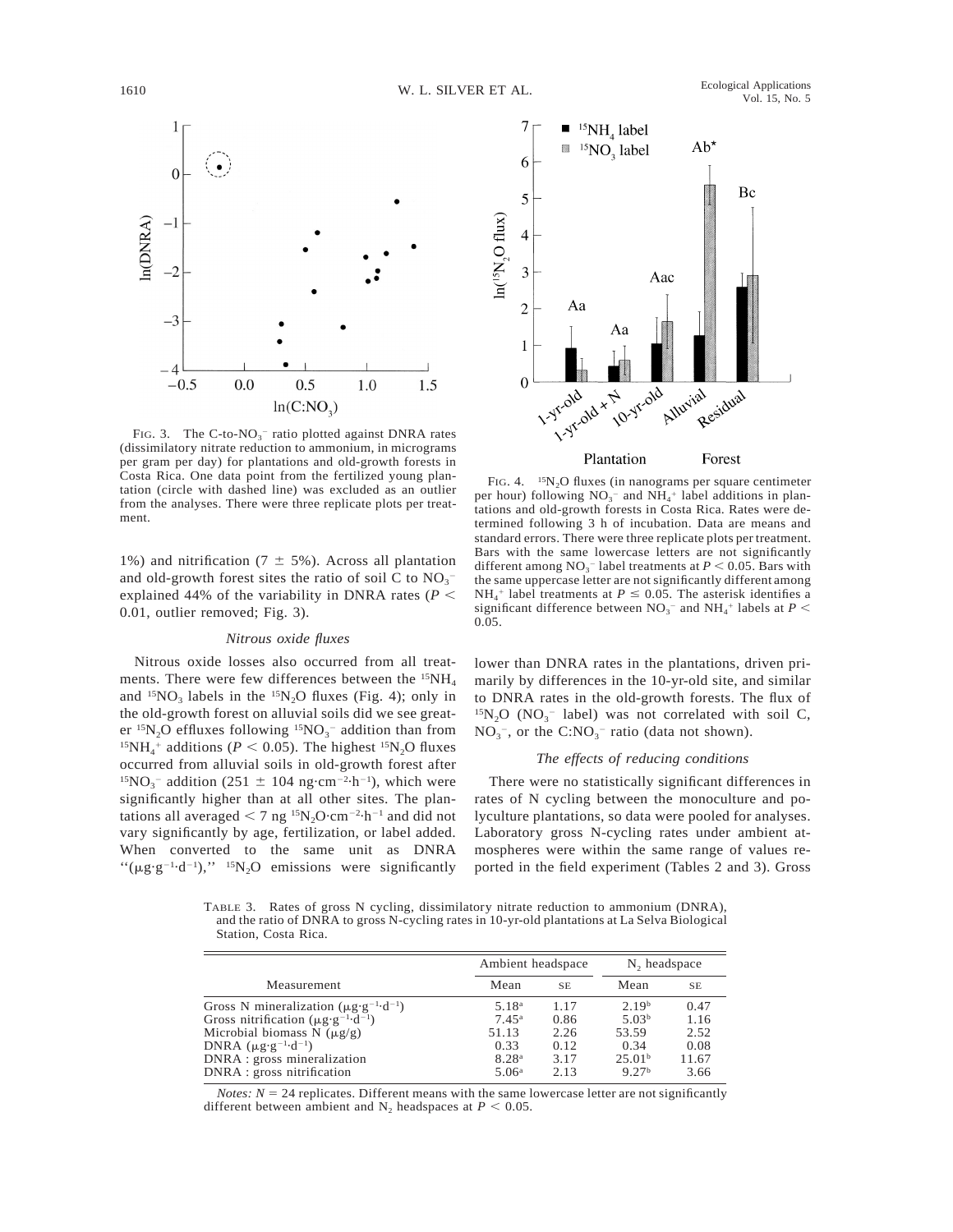

FIG. 5.  $15N_2O$  fluxes following  $NO_3^-$  and  $NH_4^+$  label additions under ambient and  $N_2$  headspace conditions in tropical plantation soils from Costa Rica. Data are means  $\pm$  se. There were 24 replicates per treatment. The asterisk identifies a significant difference between  ${}^{15}N_2O$  fluxes from the  $NH_4$ <sup>+</sup> and  $NO_3^-$  labels ( $P < 0.05$ ).

mineralization and nitrification rates both decreased significantly under an  $N_2$  headspace (Table 3). Microbial biomass N was measured following  $15NO_3^-$  addition and averaged  $52 \pm 2 \mu g/g$  (Table 3), and there was no 15N enrichment, indicating no uptake of the label (data not shown). DNRA averaged  $0.33 \pm 0.10$  $\mu$ g·g<sup>-1</sup>·d<sup>-1</sup> and was not affected by the composition of the headspace atmosphere. DNRA averaged  $8 \pm 3\%$ of gross mineralization and  $5 \pm 2\%$  of gross nitrification under ambient headspace. Under an  $N_2$  headspace, the ratio of DNRA to gross mineralization increased significantly to  $25 \pm 11\%$  and  $9 \pm 4\%$  of gross nitrification due to the decline in gross mineralization and nitrification rates (Table 3).

An  $N_2$  headspace stimulated  $^{15}N_2O$  fluxes following both  ${}^{15}NH_4{}^+$  and  ${}^{15}NO_3{}^-$  additions (Fig. 5). There were no statistically significant differences in <sup>15</sup>N<sub>2</sub>O fluxes between labels under ambient conditions, but  $^{15}N_2O$ fluxes were much greater following  $15NO_3^-$  addition under a  $N_2$  headspace. DNRA rates were significantly greater than  $15N<sub>2</sub>O$  fluxes following both label additions under an ambient headspace. Under an  $N_2$  headspace and following the  $15NO_3^-$  addition, average N fluxes were almost 3 times greater via  ${}^{15}N_2O$  production (0.97  $\pm$  0.17  $\mu$ g·g<sup>-1</sup>·d<sup>-1</sup>) than DNRA (0.34  $\pm$  0.08  $\mu$ g·g<sup>-1</sup>·d<sup>-1</sup>) (Fig. 6).

# **DISCUSSION**

# *Gross nitrogen cycling rates in plantations and natural forests*

Our results indicate that plantation establishment in tropical forests can result in a decline in the rate of N cycling, although the effect varied among N-cycling pathways. Plantations had significantly lower rates of gross N mineralization and  $NH_4$ <sup>+</sup> consumption. Gross

nitrification averaged over 60% of gross mineralization in unfertilized plantations and old-growth forests in the absence of root uptake. If we estimate the rate of gross  $NH_4^+$  immobilization as  $NH_4^+$  consumption minus gross nitrification (Davidson et al. 1991), then there was no gross NH<sub>4</sub><sup>+</sup> immobilization for the plantations, while the old-growth forests immobilized approximately 6.4  $\pm$  4.5  $\mu$ g·g<sup>-1</sup>·d<sup>-1</sup> (mean  $\pm$  sE). This pattern is consistent with trends in N mineralization, coupled with the dramatic decline in soil microbial-biomass N in the plantations. Ammonium immobilization serves to retain N in ecosystems. The loss of immobilization capacity in the plantations signals a loss of an important N conservation mechanism.

Gross N-cycling rates have not been measured in many tropical forests or plantations. Gross N-mineralization rates in our 10-yr-old plantations were lower than rates reported for 12-yr-old *Albizia* and *Eucalyptus* plantations growing under similar mean annual rainfall and temperature, but on younger soils in Hawaii. However, gross nitrification rates in Hawaii were generally lower than those in the Costa Rican plantations (Garcia-Montiel and Binkley 1998). Gross N-cycling rates in the Costa Rican old-growth forest sites were higher than those in seasonally dry forests in Brazil (Neill et al. 1999) and wet forests in Puerto Rico (Silver et al. 2001). The comparison with Puerto Rico is particularly striking for gross nitrification rates (5  $\pm$  1  $\mu$ g·g<sup>-1</sup>·d<sup>-1</sup> in Costa Rica and  $0.6 \pm 0.1 \ \mu g \cdot g^{-1} \cdot d^{-1}$  in Puerto Rico [means  $\pm$  se]), and is likely a result of the stronger reducing conditions in the Puerto Rican soils limiting nitrifier activity (Silver et al. 2001).



FIG. 6. Comparison of  $NO<sub>3</sub>^-$  reduced via DNRA and denitrification to  $N_2O$  under ambient and  $N_2$  headspace conditions in tropical plantation soils from Costa Rica. Samples were taken  $3 h$  after <sup>15</sup>NO<sub>3</sub> label addition. Data are means and standard errors. There were 24 replicates per treatment. The asterisk identifies a significant difference between ambient and  $N_2$  headspaces ( $P < 0.01$ ).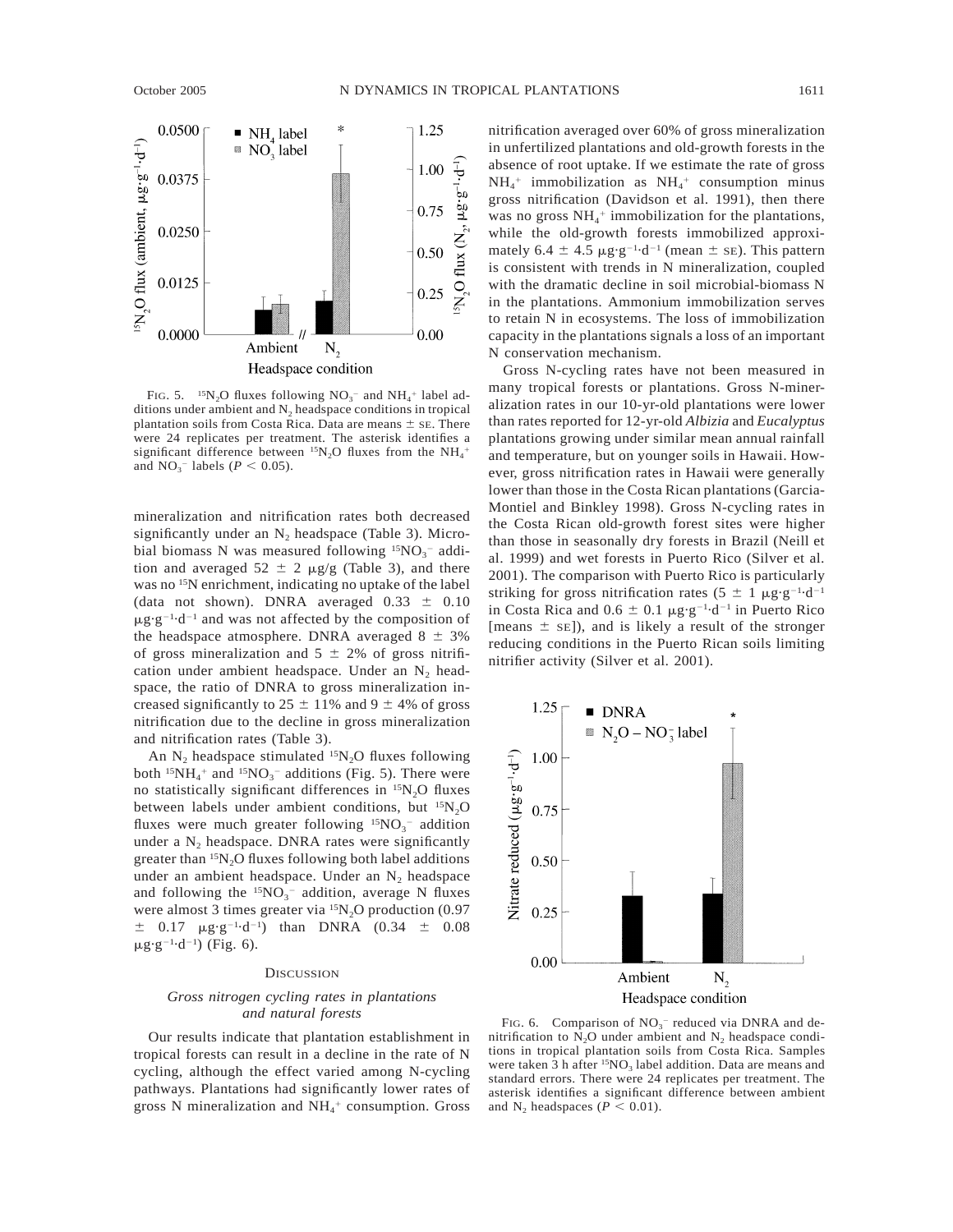The very short rotation length in the 1-yr-old plantations had few obvious effects on gross N cycling relative to 10-yr-old plantations. This is somewhat surprising given high rates of  $NO<sub>3</sub><sup>-</sup>$  leaching reported for these sites (Bigelow et al. 2004). Fertilization did not increase rates of gross N mineralization, but it more than tripled gross nitrification, suggesting that fertilization may be stimulating nitrifier activity (Tietema 1998). Long-term fertilization in Hawaiian forests significantly increased rates of gross mineralization relative to controls where net primary production (NPP) was limited by N, but had no effect in forests that showed no N limitation to NPP (Hall and Matson 2003). The relatively large N pools (particularly in the forests) and high rates of cycling measured in this study might suggest that these soils have sufficient N available to plants and microbes. While this is expected in the old-growth forests (Vitousek and Sanford 1986), it is surprising in the short-rotation plantation forests. Sufficient N availability for plant growth is only sustainable if high leaching and N exports in harvests are balanced by N deposition and N fixation.

# *The role of DNRA and N2O fluxes in nitrogen cycling*

Dissimilatory nitrate reduction to ammonium (DNRA) has the potential to reduce N losses via leaching and gaseous emissions by decreasing the size of the  $NO<sub>3</sub><sup>-</sup>$  pool. Bigelow et al. (2004) measured high  $NO<sub>3</sub><sup>-</sup>$  leaching losses from the 1-year-old plantations amounting to  $\sim 62$  kg·ha<sup>-1</sup>·yr<sup>-1</sup>. We can roughly determine the relative importance of N retention via DNRA and N losses via leaching and  $N_2O$  fluxes by converting their data to a daily leaching rate and adding this to the  $N_2O$  fluxes measured here. The rate of N loss via these pathways is  $\sim$  18 mg N·m<sup>-2</sup>·d<sup>-1</sup>, more than double the amount of N conserved via DNRA (8 mg  $N \cdot m^{-2} \cdot d^{-1}$ ). In the 10-yr-old plantations, N retention via DNRA was 3 times greater  $(15 \text{ mg N} \cdot \text{m}^{-2} \cdot \text{d}^{-1})$  than the combined losses via leaching and  $N_2O$  emissions  $(5 \text{ mg N} \cdot \text{m}^{-2} \cdot \text{d}^{-1})$ . This coupled with relatively high N uptake rates by plants in the 10-yr-old plantations  $(\sim 40$ mg  $N \cdot m^{-2} \cdot d^{-1}$ , Hiremath and Ewel 2001) suggests that the older, less disturbed plantations are cycling N much more efficiently. It is important to note that we did not report N lost via nitric oxide (NO) or di-nitrogen  $(N_2)$ . We would not expect to see high NO fluxes from these very humid soils, but  $N_2$  fluxes during denitrification could be a significant N-loss pathway, particularly at low levels of  $NO<sub>3</sub><sup>-</sup>$  availability.

There are few reported values for DNRA in upland ecosystems. The values reported here are lower than those for humid tropical old-growth forests in Puerto Rico where DNRA rates averaged  $\sim 0.9 \mu g \cdot g^{-1} \cdot d^{-1}$  following 2.5 h of incubation and exceeded  $15N<sub>2</sub>O$  losses by a factor of 3 (Silver et al. 2001). Unlike the Puerto Rico study, DNRA in these soils did not appear to be sensitive to the range of available  $NO<sub>3</sub>$  and nitrification

rates, nor to the size of the C pool. Tiedje et al. (1982) predicted that DNRA rates would increase as the ratio of available C to available  $NO<sub>3</sub><sup>-</sup>$  increased. Here we had no measure of labile C, but DNRA increased proportionally with the ratio of total C to  $NO<sub>3</sub><sup>-</sup>$ . We expect that a significant proportion of the C in surface soils of tropical forests and plantations is relatively labile (Trumbore et al. 1995), explaining the relationship we report here.

Average DNRA rates were strikingly similar in plantations and forests, suggesting that plantation establishment, repeated disturbance, and disturbance coupled with fertilization did not affect the rate of N retention via this pathway, even though rates of gross N mineralization declined in the plantations. Patterns of N loss via  $15N<sub>2</sub>O$  emissions were sensitive to cover type. Plantations lost significantly less  $15N<sub>2</sub>O$  than the oldgrowth forests, and there was no effect of plantation age or fertilization on  $15N<sub>2</sub>O$  fluxes. The lower rates of  $15N<sub>2</sub>O$  emissions from the plantations relative to the old-growth forests may result from other fates of <sup>15</sup>NO<sub>3</sub><sup>-</sup> such as leaching or denitrification to N<sub>2</sub>. The amount of  $^{15}N_2O$  produced following a  $^{15}NO_3^-$  label, presumably dominated by denitrification, exceeded the amount emitted following a  ${}^{15}NH_4{}^+$  label in the alluvial old-growth forest soils, but not in the plantations. In the plantations, high nitrification rates undoubtedly contributed to  $N_2O$  losses; low overall  $N_2O$  fluxes and relatively high variability may have also contributed to the lack of statistically significant differences between labels.

# *The effects of reducing conditions on nitrogen cycling*

Our laboratory experiment was designed to estimate the sensitivity of N-cycling pathways to periodic reducing conditions common in humid tropical-forest soils. We collected samples from two plantation types, a monoculture and a three-species polyculture, but found that community structure had no impact on N pools or cycling rates. Laboratory rates of gross N mineralization under an ambient atmosphere were similar to those in the field and decreased in an  $N<sub>2</sub>$  headspace. Although the process of N mineralization does not require oxygen, a decrease in activity of aerobic microorganisms with declining oxygen could result in an overall decrease in rates of gross mineralization. Gross nitrification rates also decreased under an  $N_2$  headspace, which is expected for an aerobically mediated process. DNRA rates were insensitive to headspace conditions. Similar results were reported in Puerto Rican forests, and were attributed to  $NO<sub>3</sub><sup>-</sup>$  limitation of DNRA under ambient and reducing conditions. In that study, soil  $NO<sub>3</sub><sup>-</sup>$  pools were small and DNRA rates were similar to rates of gross nitrification (Silver et al. 2001). In our present study, DNRA rates were  $\sim$  5–9% of gross nitrification and the initial  $NO<sub>3</sub><sup>-</sup>$  pools were relatively large  $(3-4 \mu g/g)$ . Clearly, other factors limit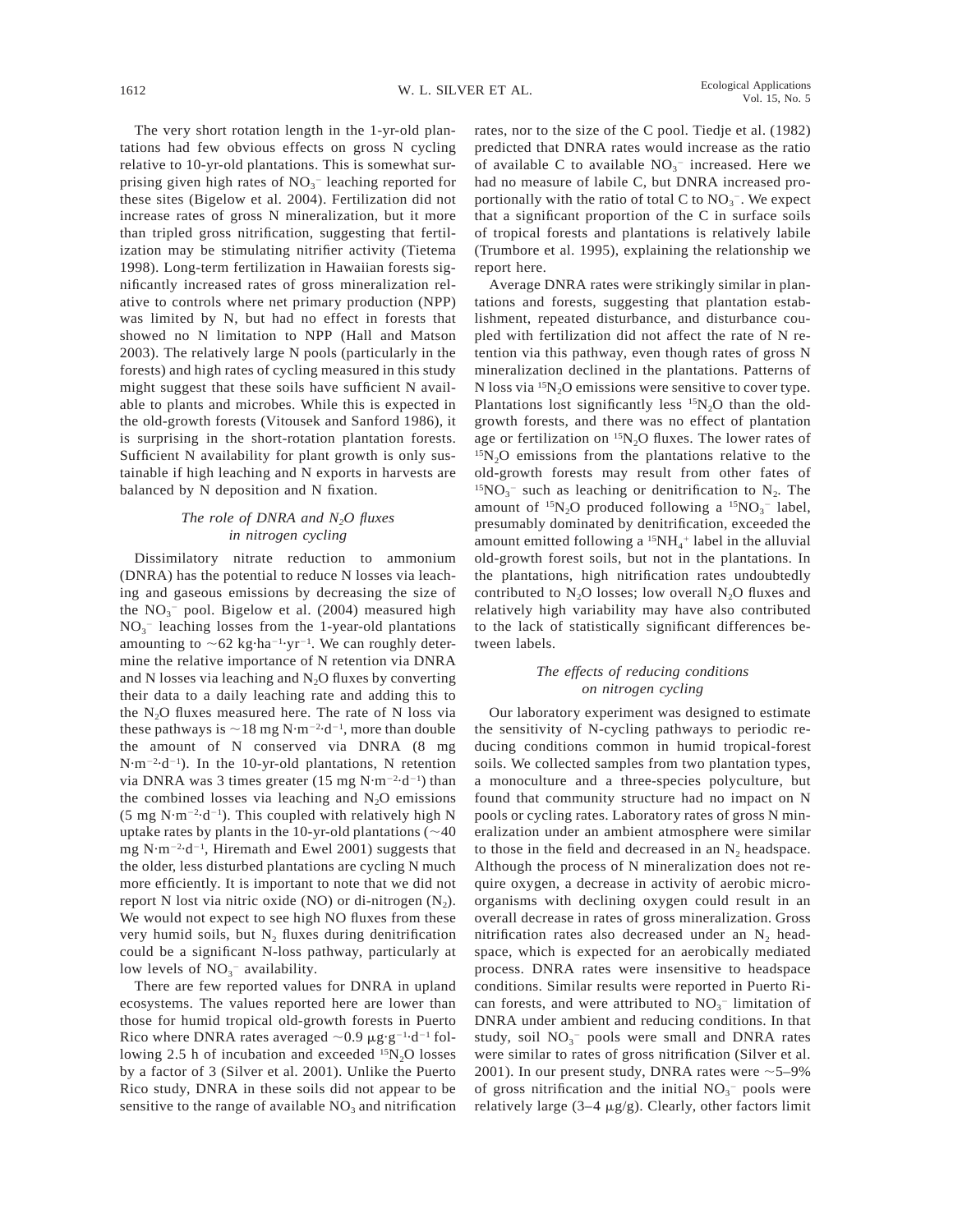DNRA in the 10-year old plantations, where  $NO<sub>3</sub><sup>-</sup>$  does not appear to be in short supply, even under an  $N_2$ headspace.

Reducing conditions had a large and significant impact on  $N_2O$  emissions via denitrification. Under an  $N_2$ atmosphere  $15N<sub>2</sub>O$  fluxes increased by more than two orders of magnitude and were greater than DNRA. These data highlight the greater relative sensitivity of  $N<sub>2</sub>O$  production than DNRA to low redox conditions in these soils. These data also highlight the potential for significant N trace-gas losses from these soils if redox declines.

#### *Conclusions*

This study was designed to examine the effects of plantation establishment and management on gross N cycling, potential N retention via DNRA, and N losses via N2O emissions. We also determined the effects of common humid tropical soil conditions (redox, soil type) on N dynamics. Our results show that gross N mineralization can decline in young plantations, decreasing the supply of available N, and that much of the mineralized N is nitrified, becoming susceptible to loss via leaching and gaseous emissions. Repeated annual harvesting and replanting, without fertilization, had few additional impacts on N cycling relative to longer-term rotations, despite high leaching losses from the short-rotation systems (Bigelow et al. 2004) and decreased C pools (Russell et al. 2004). This is unlikely to be sustainable, and implies that N removal with harvesting is low and/or that N inputs via N fixation are relatively high. Fertilization of the short-rotation plantations increased rates of gross nitrification, but did not significantly affect  $N_2O$  fluxes or DNRA. In this study, young plantations exhibited much lower  $N_2O$  emissions did than did old-growth forests, but had similar rates of N retention via DNRA. DNRA rates were positively correlated with the ratio of soil C to  $NO<sub>3</sub><sup>-</sup>$ , while denitrification  $N_2O$  fluxes were most sensitive to changes in redox conditions. Our results highlight the potential for changes in N cycling following the replacement of old-growth forests with plantations, but also identify mechanisms that increase the resilience of these systems to intensive management. As plantations become an increasingly important component of the tropical landscape, more information will be needed to better manage these ecosystems for sustainable growth and yield, C sequestration, and lowered greenhouse-gas emissions.

#### ACKNOWLEDGMENTS

This research was supported by the Andrew W. Mellon Foundation, NSF grants DEB 00-89783, LTER BSR-8811902 (as part of cross site activities), and LTREB 99-75235, and was done under the California Agricultural Experiment Station projects 7069-MS (W. L. Silver) and 6117-H (M. K. Firestone). We thank Deborah Clark, David Clark, Edzo Veldkamp, Steve Oberbauer, and Ann Russell for access to field sites and invaluable information about the soils, vegetation, and propensity for flooding. Jennifer Pett-Ridge, Egbert Schwartz, Don Herman, Eric Dubinsky, Ricardo Bedoya, and the Huertos and Carbono crews provided expert field and laboratory advice or support.

#### LITERATURE CITED

- Bashkin, M. A., and D. Binkley. 1998. Changes in soil carbon following afforestation in Hawaii. Ecology **79**:828–833.
- Bigelow, S. W., J. J. Ewel, and J. P. Haggar. 2004. Enhancing nutrient retention in tropical tree plantations: no short cuts. Ecological Applications **14**:28–46.
- Binkley, D., and S. C. Resh. 1999. Rapid changes in soils following eucalyptus afforestation in Hawaii. Soil Science Society of America Journal **63**:222–225.
- Brown, A. G., E. K. S. Nambiar, and C. Cossalter. 1997. Plantations for the tropics: their role, extent and nature. Pages 1–23 *in* E. K. S. Nambiar and A. Brown, editors. Management of soil, water, and nutrients in tropical plantation forests. Monograph 43. Australian Centre for International Agricultural Research (ACIAR), Canberra, Australia.
- Butterfield, J. 1999. Changes in decomposition rates and Collembola densities during the forestry cycle in conifer plantations. Journal of Applied Ecology **36**:92–100.
- Cicerone, R. J. 1987. Changes in stratospheric ozone. Science **237**:35–42.
- Clark, D. B., and D. A. Clark. 2000. Landscape-scale variation in forest structure and biomass in a tropical rain forest. Forest Ecology and Management **137**:185–198.
- Dail, D. B., E. A. Davidson, and J. Chorover. 2001. Rapid abiotic transformation of nitrate in an acid forest soil. Biogeochemistry **54**:131–146.
- Davidson, E. A., S. C. Hart, C. A. Shanks, and M. K. Firestone. 1991. Measuring gross nitrogen mineralization, immobilization, and nitrification by N-15 isotopic pool dilution in intact soil cores. Journal of Soil Science **42**:335– 349.
- Davidson, E. A., W. T. Swank, and T. O. Perry. 1986. Distinguishing between nitrification and denitrification as sources of gaseous nitrogen production in soil. Applied Environmental Microbiology **12**:1280–1286.
- DeFries, R. S., R. A. Houghton, M. C. Hansen, C. B. Field, D. Skole, and J. Townshend. 2002. Carbon emissions from tropical deforestation and regrowth based on satellite observations for the 1980s and 1990s. Proceedings of the National Academy of Sciences (USA) **99**:14256–14261.
- Ewel, J., C. Berish, B. Brown, N. Price, and J. Raich. 1981. Slash and burn impacts on a Costa Rican wet forest site. Ecology **62**:816–829.
- Garcia-Montiel, D. C., and D. Binkley. 1998. Effect of *Eucalyptus saligna* and *Albizia falcataria* on soil processes and nitrogen supply in Hawaii. Oecologia **113**:547–556.
- Haggar, J. P., and J. J. Ewel. 1994. Experiments on the ecological basis of sustainability: early findings on nitrogen, phosphorus, and root systems. Interciencia **19**:347–51.
- Hall, S. J., and P. A. Matson. 2003. Nutrient status of tropical rain forests influences soil N dynamics after N additions. Ecological Monographs **73**:107–129.
- Hart, S. C., J. M. Stark, E. A. Davidson, and M. K. Firestone. 1994. Nitrogen mineralization, immobilization, and nitrification. Pages 985–1018 *in* R. W. Weaver, editor. Methods of soil analysis. Part 2. Microbiological and biochemical properties. Soil Science Society of America, Madison, Wisconsin, USA.
- Herman, D. J., P. D. Brooks, M. Ashraf, F. Azam, and R. L. Mulvaney. 1995. Evaluation of methods for nitrogen-15 analysis of inorganic nitrogen in soil extracts. II. Diffusion methods. Communications in Soil Science and Plant Analysis **26**:1675–1685.
- Hiremath, A. J., and J. J. Ewel. 2001. Ecosystem nutrient use efficiency, productivity, and nutrient accrual in model tropical communities. Ecosystems **4**:669–682.